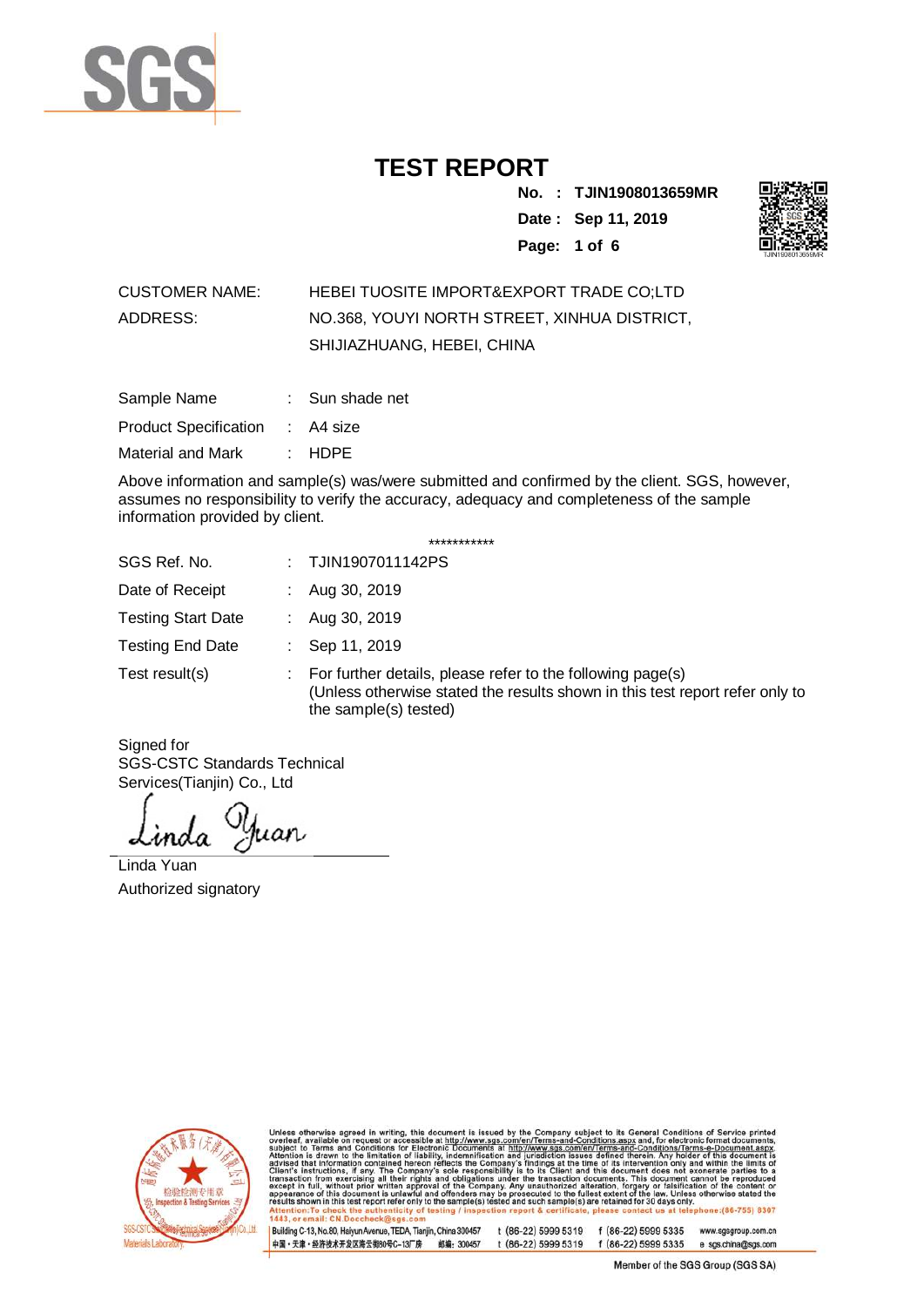

**No. : TJIN1908013659MR Date : Sep 11, 2019 Page: 2 of 6** 

Summary of Results:

| No. | Test Item            | <b>Test Method</b>              | Result      | Conclusion |
|-----|----------------------|---------------------------------|-------------|------------|
|     | Light Ageing Test-UV | ASTM G154-16 Cycle1 &           | Grey scale: |            |
|     | Exposure             | ASTM D2616-12                   | scale 4     |            |
| 2   | <b>Tensile Test</b>  | ISO 527-1:2012 & ISO 527-       | See result  |            |
|     |                      | 3:2018 and client's requirement |             |            |

Note: Pass : Meet the requirements;

Fail : Does not meet the requirements;

/ : Not Apply to the judgment.

Original Sample Photo:





Unless otherwise agreed in writing, this document is issued by the Company subject to its General Conditions of Service printed overleaf, available on request or accessible at http://www.sgs.com/en/Terms-and-Conditions.as e:(86-755) 8307 il: CN.Doccheck

|Building C-13, No.80, Halyun Avenue, TEDA, Tianjin, China 300457 t (86-22) 5999 5319 f (86-22) 5999 5335 www.sgsgroup.com.cn<br>|中国・天津・经济技术开发区海云街80号C-13厂房 邮编: 300457 t (86-22) 5999 5319 f (86-22) 5999 5335 e sgs.china@sgs.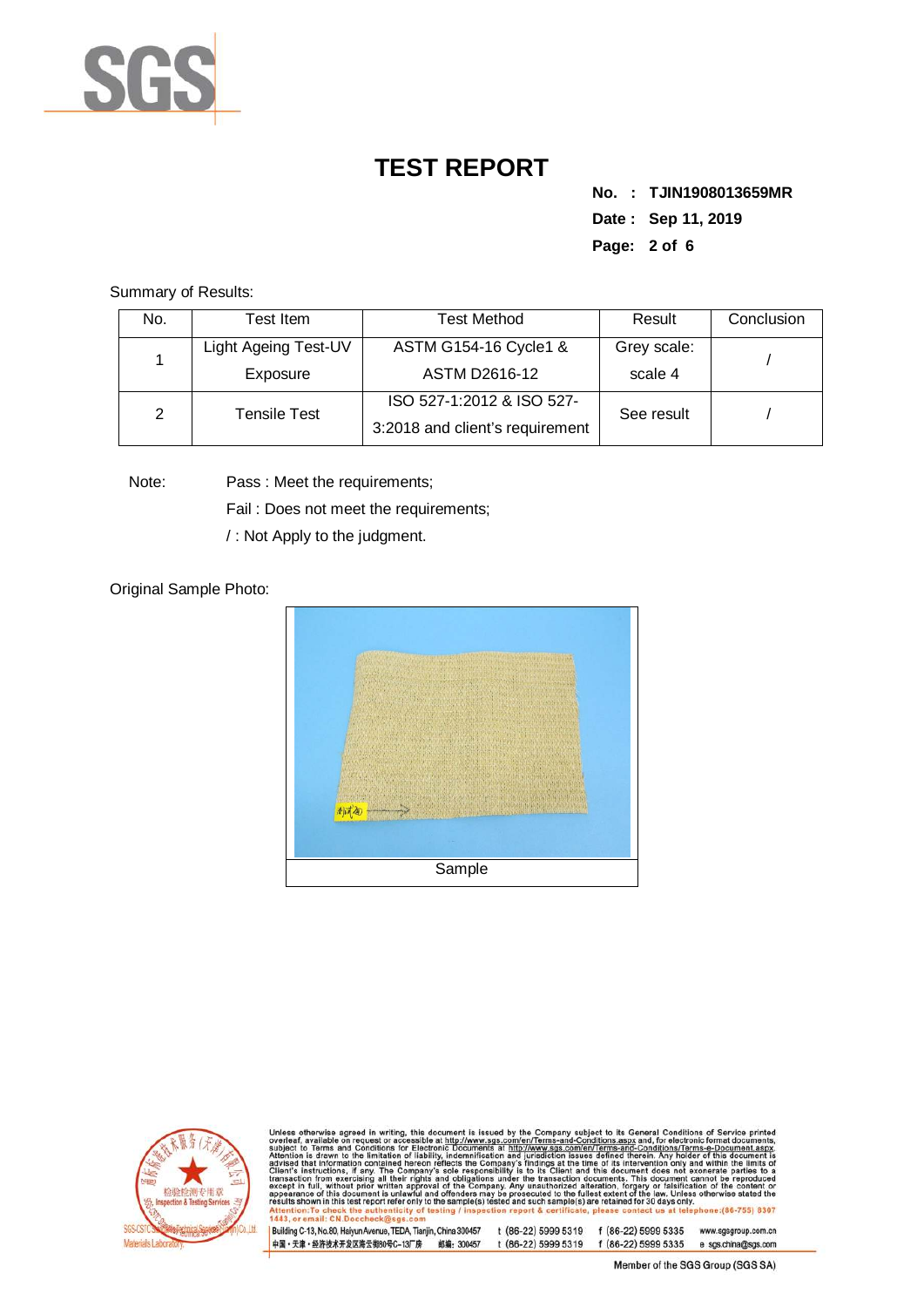

**No. : TJIN1908013659MR Date : Sep 11, 2019 Page: 3 of 6** 

1. Test Item: Light Ageing Test-UV Exposure

Sample Description: See photo

Test Method: ASTM G154-16 Cycle1 & ASTM D2616-12

Test Condition:

Exposure cycle:

ASTM G154-16 cycle 1

Lamp type: UVA-340

8h UV at (60±3)°C BPT, 0.89W/(m<sup>2</sup>•nm)@340nm

4h condensation at (50±3)℃ BPT

Exposure duration: 1200h

Test Result:

| Test Item                     | <b>Test Result</b>  |
|-------------------------------|---------------------|
| Light Ageing Test-UV Exposure | Grey scale: scale 4 |

Note:

- 1. According to ASTM D2616-12, the grey scale was determined under the D65 standard light, with scale 5 as the best and scale 1 as the worst.
- 2. The results were carried out within 1 hour after above specified durations for the intermediate inspection as well as at the end of the exposure.
- 3. Test specimens were cut from the sample.



otherwise agreed in writing, this document is issued by the Company subject to its General Conditions of Service printed<br>t, available on request or accessible at th<u>tp://www.ses.com/en/Terms-and-Onditions assystem</u> for ele subject to saction<br>ept in fu  $(86-755) 8307$  $H: CND$ 

t (86-22) 5999 5319 f (86-22) 5999 5335 www.sgsgroup.com.cn Building C-13, No.80, Haiyun Avenue, TEDA, Tianjin, China 300457 中国·天津·经济技术开发区海云街80号C-13厂房 邮编: 300457 t (86-22) 5999 5319 f (86-22) 5999 5335 e sgs.china@sgs.com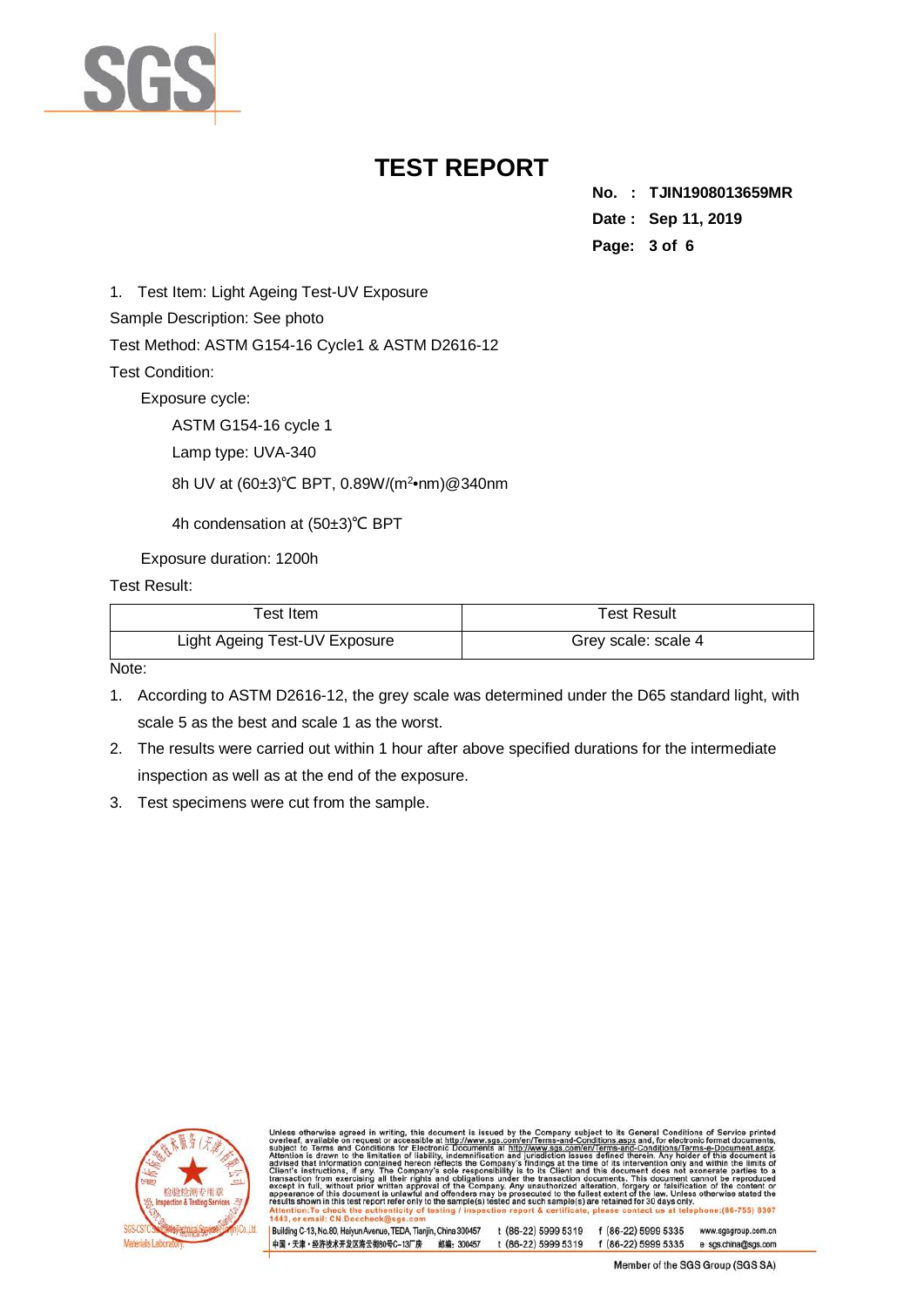

**No. : TJIN1908013659MR Date : Sep 11, 2019 Page: 4 of 6** 

Test Photo:



#### Equipment Information:

| Equipment                                   | Model  | Equipment No. | Calibration date | <b>Next Calibration</b><br>date |
|---------------------------------------------|--------|---------------|------------------|---------------------------------|
| UV Accerlerated<br><b>Weathering Tester</b> | QUV/se | POL-020       | 2018-11-05       | 2019-11-04                      |



Unless otherwise agreed in writing, this document is issued by the Company subject to its General Conditions of Service printed overleaf, available on request or accessible at http://www.sgs.com/en/Terms-and-Conditions.as

|<br>|Building C-13, No.80, Haiyun Avenue, TEDA, Tianjin, China 300457 t (86-22) 5999 5319 f (86-22) 5999 5335 www.sgsgroup.com.cn<br>|中国・天津・经济技术开发区海云街80号C-13厂房 邮编: 300457 t (86-22) 5999 5319 f (86-22) 5999 5335 e sgs.china@sg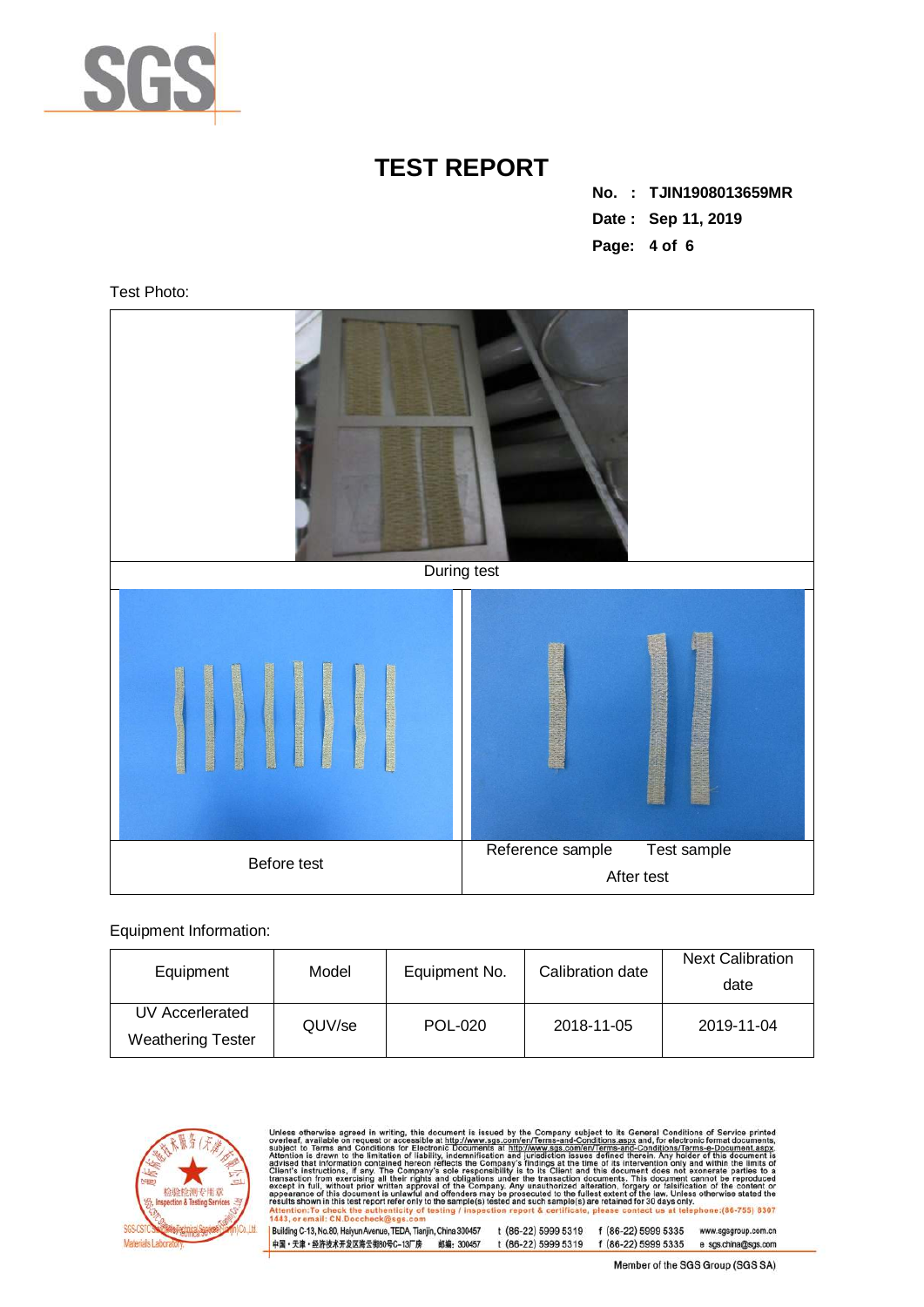

**No. : TJIN1908013659MR Date : Sep 11, 2019 Page: 5 of 6** 

2. Test Item: Tensile Test

Sample Description: See photo

Test Method: ISO 527-1:2012 & ISO 527-3:2018 and client's requirement

Test Condition:

Specimen: Type 2

Specimen width: 15 mm

Testing speed: 100 mm/min

Initial distance between grips: 100 mm

Aging condition: See test item 1

Lab Environmental Condition:  $(23 \pm 2)$  °C,  $(50 \pm 5)$  % RH

Test Result:

| Test Item      | <b>Test Result</b>    |       |  |
|----------------|-----------------------|-------|--|
|                | As received           | 197N  |  |
| Force at Break | After ageing          | 176N  |  |
|                | <b>Retention rate</b> | 89.3% |  |

Note:

- 1. Test specimens were cut from the sample.
- 2. Retention Rate, %=Value after ageing/Value as receivedx100
- 3. The results for as received are extracted from the test report No. TJIN1907011163MR.
- 4. The result was reference only as the number of specimens does not meet the requirement.



therwise agreed in writing, this document is issued by the Company subject to its General Conditions of Service printed<br>available on request or accessible at http://www.sgs.com/en/Terms-and-Conditions.aspx and, for electro subject to<br>Attention sponsibility is to its Client and this document does not exoner<br>ations under the transaction documents. This document cannot<br>company. Any unauthorized alteration, forgery or falsification o<br>is may be prosecuted to the full  $(86 - 755) 8307$ 

t (86-22) 5999 5319 f (86-22) 5999 5335 www.sgsgroup.com.cn Building C-13, No.80, Haiyun Avenue, TEDA, Tianjin, China 300457 中国·天津·经济技术开发区海云街80号C-13厂房 邮编: 300457 t (86-22) 5999 5319 f (86-22) 5999 5335 e sgs.china@sgs.com